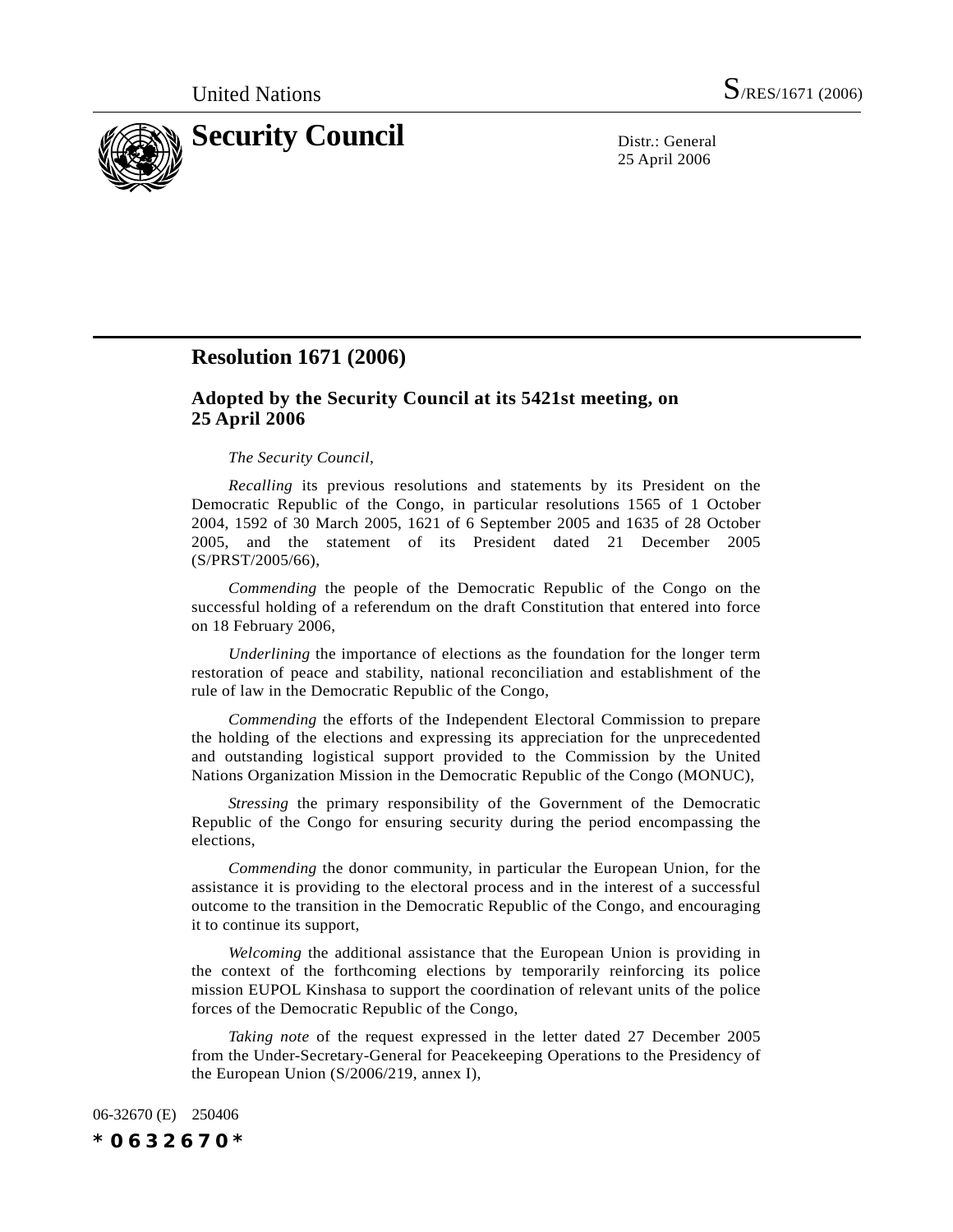*Taking note* of the response to this letter by the Minister of Foreign Affairs of the Republic of Austria dated 28 March 2006, on behalf of the Council of the European Union (S/2006/219, annex II),

*Welcoming* the intention of the European Union to deploy a force to support MONUC during the electoral period in the Democratic Republic of the Congo as expressed in the above letter of 28 March, which stated inter alia that this force would not substitute for MONUC or the Armed Forces of the Democratic Republic of the Congo in their tasks, and which noted the assessment that the capabilities of MONUC in certain parts of the territory of the Democratic Republic of the Congo should enable it to address possible difficulties without support from the European Union,

*Considering* that the current mandate of MONUC will be subject to renewal by 30 September 2006 and *expressing its intention* to extend it for a further period beyond this date,

*Determining* that the situation in the Democratic Republic of the Congo continues to constitute a threat to international peace and security in the region,

*Acting* under Chapter VII of the Charter of the United Nations,

1. *Takes note* of the letter addressed by the Permanent Representative of the Democratic Republic of the Congo to the President of the Security Council dated 30 March 2006 (S/2006/203) and of the support of the Government of the Democratic Republic of the Congo for the temporary deployment of a European Union force ("Eufor R.D.Congo") to support MONUC during the period encompassing the elections in the Democratic Republic of the Congo;

2. *Authorizes*, for a period ending four months after the date of the first round of the presidential and parliamentary elections, the deployment of Eufor R.D.Congo in the Democratic Republic of the Congo;

3. *Notes* that Eufor R.D.Congo will comprise advance elements concentrated in Kinshasa and other elements held outside the Democratic Republic of the Congo (an "over the horizon" force) with the appropriate capacity;

4. *Decides* that the authorization for the deployment mentioned in paragraph 2 above shall not exceed the term of MONUC's mandate and will be subject, beyond 30 September 2006, to the extension of MONUC's mandate;

5. *Requests* the Secretary-General to inform the Security Council of the decision to be taken by the Congolese authorities on the definitive timetable for the holding of the elections;

6. *Stresses* that Eufor R.D.Congo is authorized immediately to take all appropriate steps, including the deployment of advance elements in the Democratic Republic of the Congo, in order to prepare its full operational capability;

7. *Invites* the European Union to take all appropriate steps with a view to the well-coordinated disengagement of its force following the completion of its mandate;

8. *Decides* that Eufor R.D.Congo is authorized to take all necessary measures, within its means and capabilities, to carry out the following tasks, in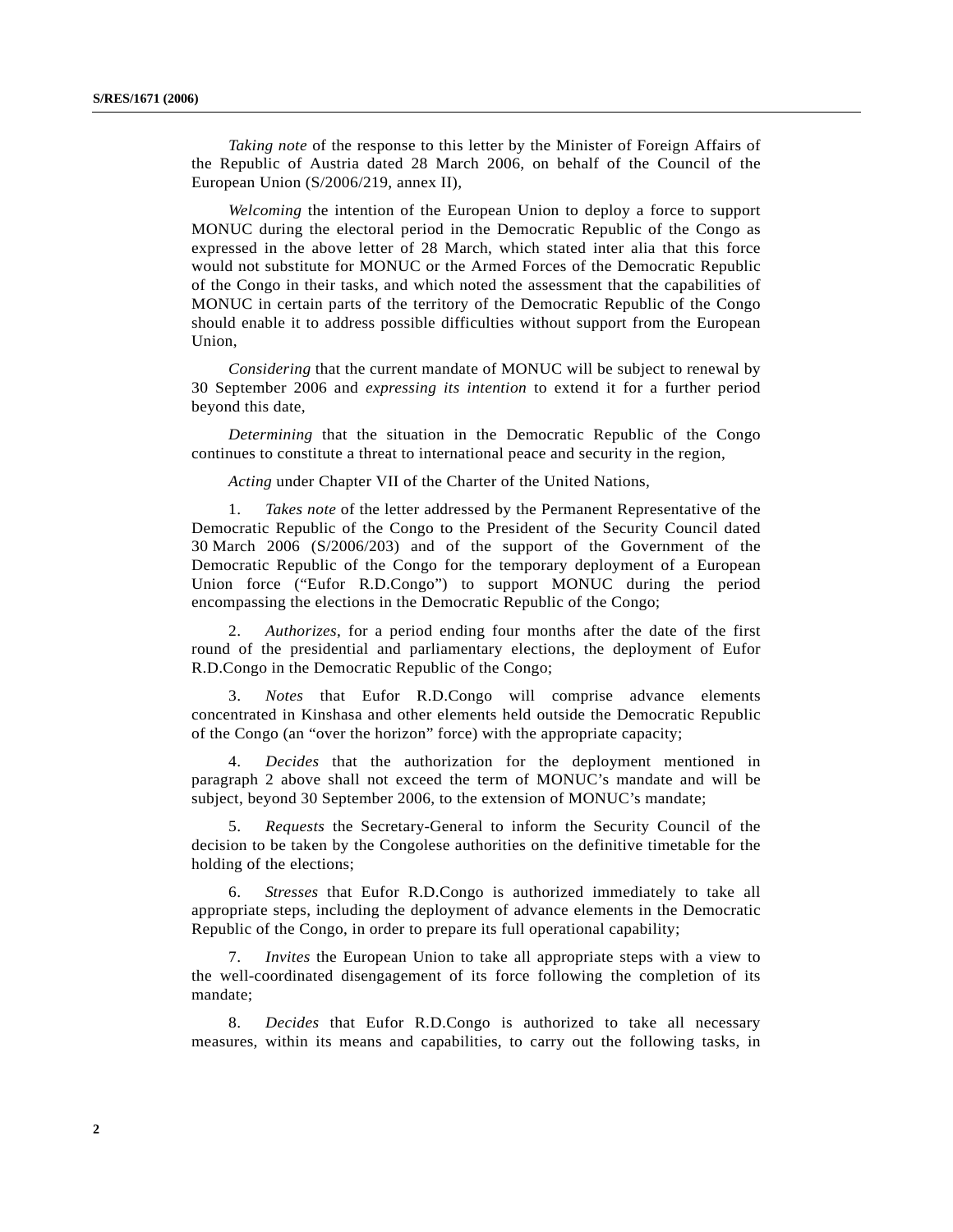accordance with the agreement to be reached between the European Union and the United Nations:

(a) to support MONUC to stabilize a situation, in case MONUC faces serious difficulties in fulfilling its mandate within its existing capabilities,

(b) to contribute to the protection of civilians under imminent threat of physical violence in the areas of its deployment, and without prejudice to the responsibility of the Government of the Democratic Republic of the Congo,

(c) to contribute to airport protection in Kinshasa,

(d) to ensure the security and freedom of movement of the personnel as well as the protection of the installations of Eufor R.D.Congo,

(e) to execute operations of limited character in order to extract individuals in danger,

9. *Notes* that decisions to engage Eufor R.D.Congo on the tasks mentioned in paragraph 8 above will be taken by the European Union upon a request by the Secretary-General, or in emergency cases, in close consultation with MONUC, to fulfil tasks mentioned in subparagraphs 8 (b), (c), (d) and (e);

10. *Decides* that the measures imposed by paragraph 20 of resolution 1493 (2003) and paragraph 1 of resolution 1596 (2005) shall not apply to supplies of arms and related material as well as technical training and assistance intended solely for the support of or the use by Eufor R.D.Congo;

11. *Requests* the European Union and the Secretary-General to ensure a close cooperation during the preparation of the establishment of Eufor R.D.Congo and for the duration of its mandate, and until its full disengagement;

12. *Urges* the Government of the Democratic Republic of the Congo and the European Union to conclude a status-of-forces agreement before the deployment of advance elements of Eufor R.D.Congo as referred to in paragraph 6 above, and decides that, until such an agreement is concluded, the terms of the status-of-forces agreement for MONUC dated 4 May 2000 shall apply mutatis mutandis between the European Union and the Government of the Democratic Republic of the Congo in respect of Eufor R.D.Congo, including possible third-country contributors;

13. *Requests* all Member States, in particular those in the vicinity of the Democratic Republic of the Congo, to provide all necessary support to facilitate the swift deployment of Eufor R.D.Congo, and in particular to ensure the free, unhindered and expeditious movement to the Democratic Republic of the Congo of its personnel, as well as equipment, provisions, supplies and other goods, including vehicles and spare parts, which are for its exclusive and official use;

14. *Authorizes* MONUC, within the limit of its capacities, to provide all necessary logistical support to Eufor R.D.Congo, on a cost reimbursement basis;

15. *Requests* the European Union to report regularly to the Government of the Democratic Republic of the Congo and to the Security Council on the implementation of Eufor R.D.Congo's mandate;

16. *Calls upon* all Congolese parties to demonstrate their full commitment to a democratic process by ensuring that the upcoming presidential and legislative elections are free, fair, peaceful and transparent;